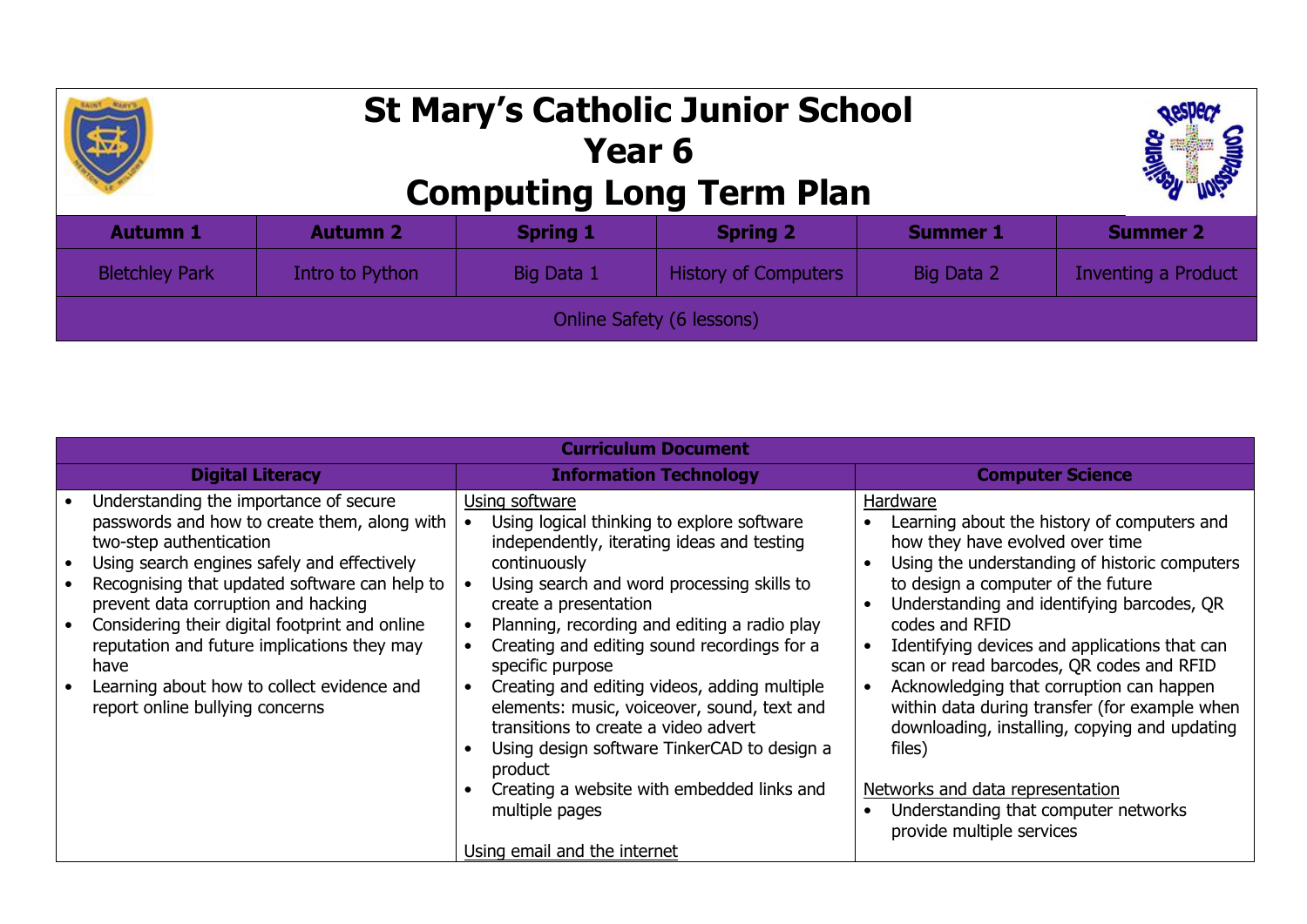| Understanding how search engines work          | <b>Computational thinking</b>                 |
|------------------------------------------------|-----------------------------------------------|
|                                                | Decomposing a program into an algorithm       |
| Using Data                                     | Using past experiences to help solve new      |
| Understanding how barcodes, QR codes and       | problems                                      |
| <b>RFID work</b>                               | Writing increasingly complex algorithms for a |
| Gathering and analysing data in real time      | purpose                                       |
| Creating formulas and sorting data within      |                                               |
| spreadsheets                                   | Programming                                   |
|                                                | Debugging quickly and effectively to make a   |
| Wider use of technology                        | program more efficient                        |
| Learning about the Internet of Things and how  | Remixing existing code to explore a Problem   |
| it has led to 'big data'.                      | Using and adapting nested loops               |
| Learning how 'big data' can be used to solve a | Programming using the language Python         |
| problem or improve efficiency                  | Changing a program to personalise it          |
|                                                | Evaluating code to understand its purpose     |
|                                                | Predicting code and adapting it to a chosen   |
|                                                | purpose                                       |
|                                                | Altering a website's code to create changes   |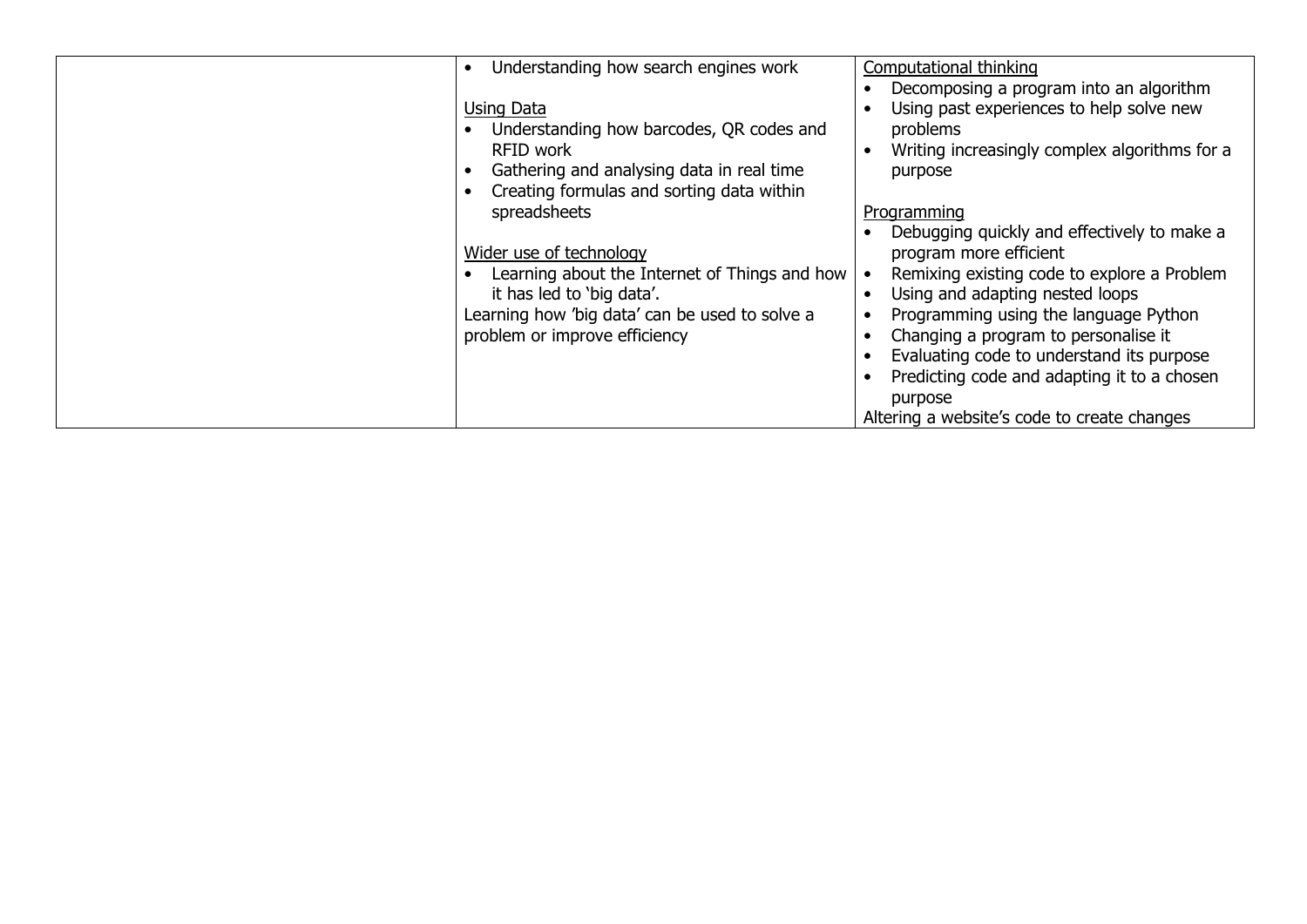| <b>CURRICULUM ENTITLEMENT</b>   |                                                                                                                                                                                                                                                                                                                                                                                                                                |                                                                                                                                                                                                                                                                                                                                                                                                                                                                                                                                                                                                  |                                                                                                                                                                                                                                                                                                                                                                                                                                                                                                                                                                                                                                                                                                                                                                                                                                                                                                                                                                                                                                                                                                                                                               |  |  |
|---------------------------------|--------------------------------------------------------------------------------------------------------------------------------------------------------------------------------------------------------------------------------------------------------------------------------------------------------------------------------------------------------------------------------------------------------------------------------|--------------------------------------------------------------------------------------------------------------------------------------------------------------------------------------------------------------------------------------------------------------------------------------------------------------------------------------------------------------------------------------------------------------------------------------------------------------------------------------------------------------------------------------------------------------------------------------------------|---------------------------------------------------------------------------------------------------------------------------------------------------------------------------------------------------------------------------------------------------------------------------------------------------------------------------------------------------------------------------------------------------------------------------------------------------------------------------------------------------------------------------------------------------------------------------------------------------------------------------------------------------------------------------------------------------------------------------------------------------------------------------------------------------------------------------------------------------------------------------------------------------------------------------------------------------------------------------------------------------------------------------------------------------------------------------------------------------------------------------------------------------------------|--|--|
|                                 | <b>Key Computing Knowledge</b>                                                                                                                                                                                                                                                                                                                                                                                                 | <b>Vocabulary</b>                                                                                                                                                                                                                                                                                                                                                                                                                                                                                                                                                                                | Assessment Criteria - 'Can I? statements'                                                                                                                                                                                                                                                                                                                                                                                                                                                                                                                                                                                                                                                                                                                                                                                                                                                                                                                                                                                                                                                                                                                     |  |  |
| <b>Online</b><br><b>Safety</b>  | To describe issues online<br>$\bullet$<br>that give us negative<br>feelings and know ways to<br>get help<br>To think about the impact<br>and consequences of<br>sharing online<br>To know how to create a<br>positive online reputation<br>To be able to describe how<br>to capture bullying content<br>as evidence<br>To manage personal<br>passwords effectively<br>To be aware of strategies to<br>help be protected online | Anonymity<br>Personal<br>Antivirus<br>information<br>Personality<br><b>Biometrics</b><br>Phishing<br><b>Block</b><br>Block and report<br>Privacy settings<br>Private<br>Consent<br>Reliable source<br>Copy<br>Digital footprint<br>Report<br>Digital<br>Reputation<br>Respect<br>personality<br>Financial<br><b>Scammers</b><br>information<br>Screen grab<br>Screenshot<br>Hacking<br>Inappropriate<br>Secure<br>Malware<br>Settings<br>Online<br>Software<br>Online bullying<br>updates<br>Online<br>Two factor<br>authentication<br>reputation<br><b>URL</b><br>Password<br>Paste<br>Username | Can I show the abiliity to discuss a range of issues online that<br>$\bullet$<br>can leave pupils feeling sad, frightened, worried or<br>uncomfortable and can describe numerous ways to get help?<br>Can I explain how sharing online can have both positive and<br>$\bullet$<br>negative impacts? Being aware of how to seek consent from<br>others before sharing material online and can describe how<br>content can still be shared online even if it is set to private.<br>Can I explain what a 'digital reputation' is and what it can<br>$\bullet$<br>consist of?<br>$\bullet$<br>Can I show that I understand the importance of capturing<br>evidence of online bullying and can demonstrate some of<br>these methods on the devices used at school?<br>Can I describe ways to manage passwords and strategies to<br>add extra security such as two factor authentication? Can I<br>also explain what to do if passwords are shared, lost, or<br>stolen?<br>$\bullet$<br>Can I describe strategies to identify scams? Can I explain<br>ways to increase their privacy settings and understand why it<br>is important to keep their software updated? |  |  |
| <b>Bletchley</b><br><b>Park</b> | To understand that there<br>are lots of different types<br>of secret codes<br>To understand the<br>importance of having a<br>secure password<br>To understand the<br>importance of Bletchley                                                                                                                                                                                                                                   | <b>Acrostic Code</b><br>Nth Letter<br><b>Brute Force</b><br>Cipher<br>Hacking<br>Password<br>Caesar cipher<br>Pig Latin<br>Pigpen cipher<br>Chip and pin<br>system<br>Present<br>Cipher<br>Scrambled<br>Cipher code<br>Secret<br>Code<br>Secure<br>Combination                                                                                                                                                                                                                                                                                                                                   | Can I explain that codes can be used for a number of<br>$\bullet$<br>different reasons and decoding messages?<br>Can I explain how to ensure a password is secure and how<br>this works?<br>Can I create a simple poster with information about Bletchley<br>Park including the need to build electronic thinking machines<br>to solve cipher codes?<br>Can I explain the importance of historical figures and their<br>$\bullet$<br>contribution towards computer science?                                                                                                                                                                                                                                                                                                                                                                                                                                                                                                                                                                                                                                                                                   |  |  |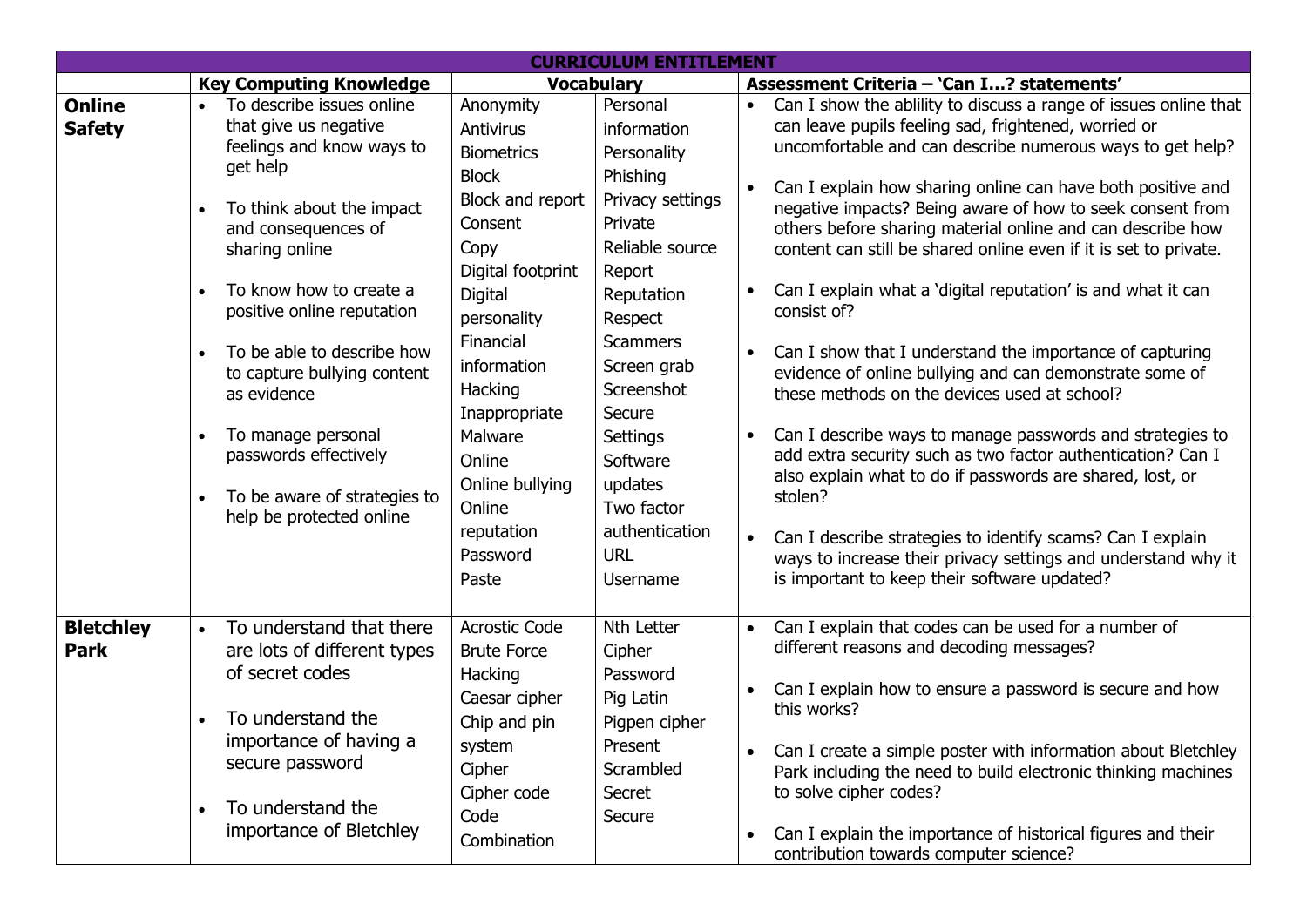|                           | Park to the World War II<br>war effort<br>To understand about<br>some of the historical<br>figures that contributed to<br>technological advances in<br>computing<br>To research and present<br>information about<br>historical figures in<br>computing | Contribute<br>Convince<br>Date shift cipher<br>Discovery<br>Hero<br>Invention                                                                                          | Technological<br>advancement<br>Trial and error                                                                                       | Can I present information about an historical figure in an<br>interesting and engaging manner?                                                                                                                                                                                                                                                                                                                                                                                                                                                                                          |
|---------------------------|--------------------------------------------------------------------------------------------------------------------------------------------------------------------------------------------------------------------------------------------------------|------------------------------------------------------------------------------------------------------------------------------------------------------------------------|---------------------------------------------------------------------------------------------------------------------------------------|-----------------------------------------------------------------------------------------------------------------------------------------------------------------------------------------------------------------------------------------------------------------------------------------------------------------------------------------------------------------------------------------------------------------------------------------------------------------------------------------------------------------------------------------------------------------------------------------|
| Intro to<br><b>Python</b> | To tinker<br>$\bullet$<br>To understand nested<br>$\bullet$<br>loops<br>To understand basic<br>$\bullet$<br>Python commands<br>To use loops when<br>$\bullet$<br>programming<br>To understand the use of<br>$\bullet$<br>random numbers                | Algorithm<br>Code<br>Command<br>Design<br>Import<br>Indentation<br>Input<br><b>Instructions</b><br>Loop<br>Output<br>Patterns<br>Random<br>Remix<br>Repeat<br>Shape(s) |                                                                                                                                       | Can I test and change ideas throughout the lesson and<br>$\bullet$<br>explaining what my program does?<br>Can I use nested loops in their designs, explaining why they<br>need two repeats?<br>Can I alter the house drawing using Python commands; using<br>comments to show a level of understanding around what<br>their code does?<br>Can I use loops in Python and explaining what the parts of a<br>$\bullet$<br>loop do?<br>Can I recognise that computers can choose random numbers;<br>decomposing the program into an algorithm and modifying a<br>program to personalise it? |
| <b>Big Data 1</b>         | To identify how barcodes<br>and QR codes work<br>To know how infrared<br>waves transmit data<br>To recognise the uses of<br>$\bullet$<br><b>RFID</b>                                                                                                   | Algorithms<br>Barcode<br><b>Barcodes</b><br><b>Binary</b><br><b>Boolean</b><br><b>Brand</b><br>Chips<br>Commuter<br>Contactless                                        | QR code(s)<br><b>QR</b> scanner<br>Radio waves<br><b>RFID</b><br>Signal<br>Systems/data<br>analyst<br>Transmission<br><b>Wireless</b> | Can I show a firm understanding of why barcodes and QR<br>codes were created? Can I show an ability to create (and<br>scan) my own QR code using a QR code generator website?<br>Can I explain how infrared can be used to transmit a Boolean<br>type signal?<br>Can I explain how RFID works, recall a use of RFID chips,<br>type formulas into spreadsheets?                                                                                                                                                                                                                          |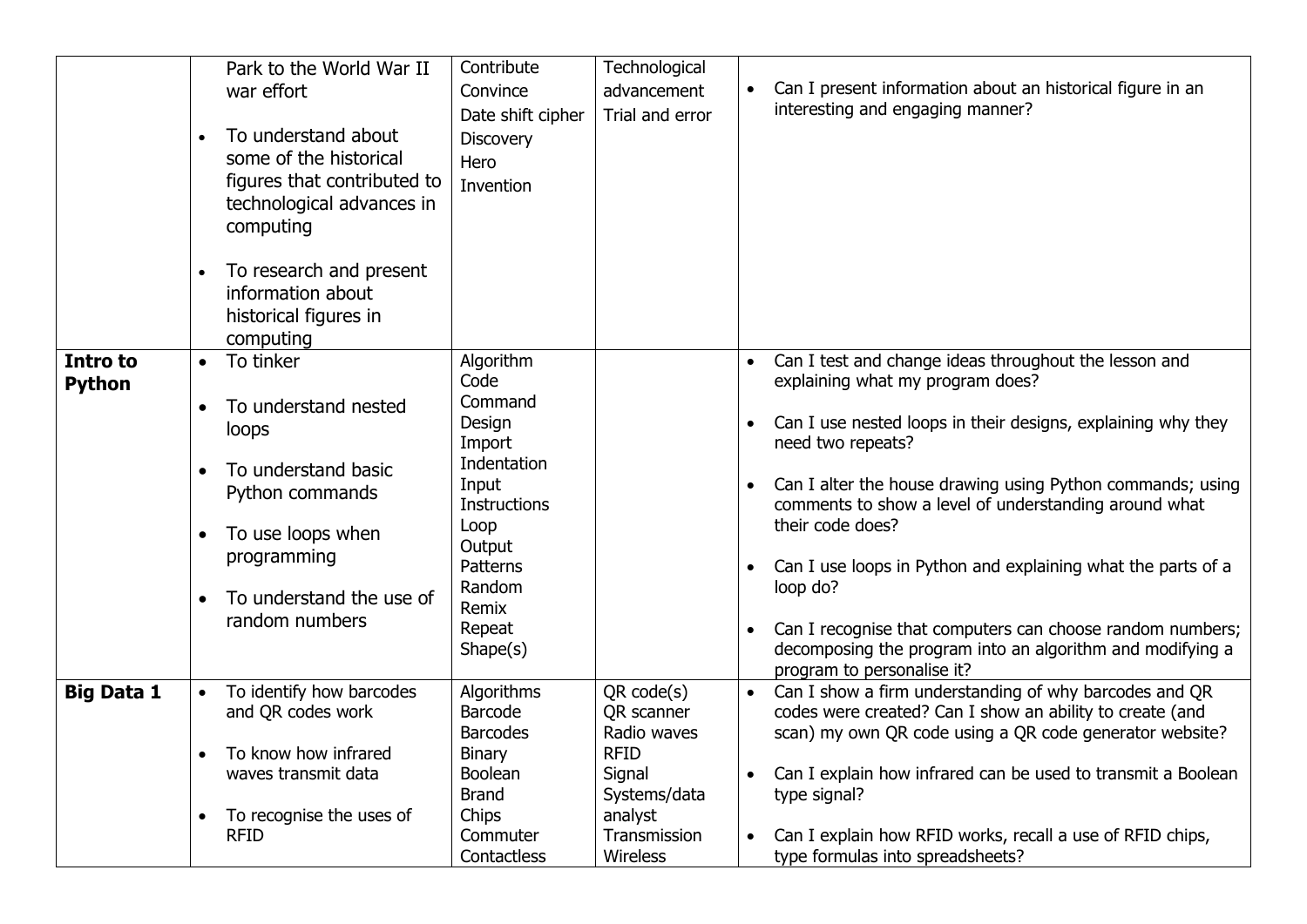|                                       | To know how encoding<br>keeps data safe<br>To gather and analyse data<br>in real time<br>To analyse and evaluate<br>$\bullet$<br>data                                                                                                                                                                                                                                                                   | Data<br>Encrypted<br>Infrared<br>MagicBand<br>Privacy<br>Proximity                                                                                                                                                                   |                                                                                                                                                                                                                                                          |           | Can I take real time data and enter it effectively into a<br>spreadsheet? Can I present the data collected as an answer<br>to a question (Which ride is the best choice for a FastPass?)?<br>Recognising the value of analysing real time data.<br>Can I recall how RFID can be used in data transfer and help<br>to solve data challenges in transportation and logistics? Can I<br>sort data within an Excel spreadsheet?                                                                                                                                                                                                                                                                                                                                                   |
|---------------------------------------|---------------------------------------------------------------------------------------------------------------------------------------------------------------------------------------------------------------------------------------------------------------------------------------------------------------------------------------------------------------------------------------------------------|--------------------------------------------------------------------------------------------------------------------------------------------------------------------------------------------------------------------------------------|----------------------------------------------------------------------------------------------------------------------------------------------------------------------------------------------------------------------------------------------------------|-----------|-------------------------------------------------------------------------------------------------------------------------------------------------------------------------------------------------------------------------------------------------------------------------------------------------------------------------------------------------------------------------------------------------------------------------------------------------------------------------------------------------------------------------------------------------------------------------------------------------------------------------------------------------------------------------------------------------------------------------------------------------------------------------------|
| <b>History of</b><br><b>Computers</b> | To tinker with sound<br>$\bullet$<br>To record, edit and add<br>$\bullet$<br>sound effects to a radio play<br>To understand how<br>computers have changed<br>and the impact this has had<br>on the modern world<br>To research one of the<br>$\bullet$<br>computers that changed the<br>world and present<br>information about it to the<br>class<br>To design a computer of the<br>$\bullet$<br>future | Background<br>noise<br>Byte(s)<br>Computer<br><b>Devices</b><br>File<br><b>FX</b><br>Gigabyte(s)<br>Graphics<br>Hard disk drive<br>Hard drive<br>Hardware<br>Kilobytes<br>Megabyte<br>Memory storage<br>Mouse<br>Operating<br>system | Overlay<br>Play<br>Processor<br>Radio play<br><b>RAM</b><br>Raspberry Pi<br>Record<br>Reverb<br><b>ROM</b><br>Script<br>Smartphone<br>Sound<br>Sound clip<br>Sound effect(s)<br>Terrabytes<br>Touch screen<br><b>Track</b><br>Trackpad<br><b>Trailer</b> |           | Can I explain how to record sounds and add in sound effects<br>over the top?<br>Can I produce a simple radio play with some special effects<br>and simple edits which demonstrates an understanding of<br>how to use the software?<br>Can I create a document which includes correct date<br>information and facts about the computers and how they<br>made a difference?<br>Can I demonstrate a clear understanding of a device and how<br>it affected modern computers, including well researched<br>information with an understanding of the reliability of their<br>sources?<br>Can I describe all of the features that we would expect a<br>computer to have including RAM, ROM, hard drive and<br>processor, but of a higher specification than currently<br>available? |
| <b>Big Data 2</b>                     | To explain how data can be<br>$\bullet$<br>safely transferred<br>To investigate the data<br>$\bullet$<br>usage of online activities                                                                                                                                                                                                                                                                     | <b>Big Data</b><br>Bluetooth<br>Corrupted<br>Data<br>Energy<br><b>GPS</b><br>Improve                                                                                                                                                 | <b>SIM</b><br>Simulation<br>Smart city<br>Smart school<br>Stop motion<br>Threat<br>WiFi                                                                                                                                                                  | $\bullet$ | Can I recognize that data can become corrupted within a<br>network and that data sent in packets is more robust, as well<br>as identifying the need to update devices and software?<br>Can I recognise differences between mobile data and WiFi<br>and using a spreadsheet to compare and identify high-use<br>data activities and low-use data activities?                                                                                                                                                                                                                                                                                                                                                                                                                   |